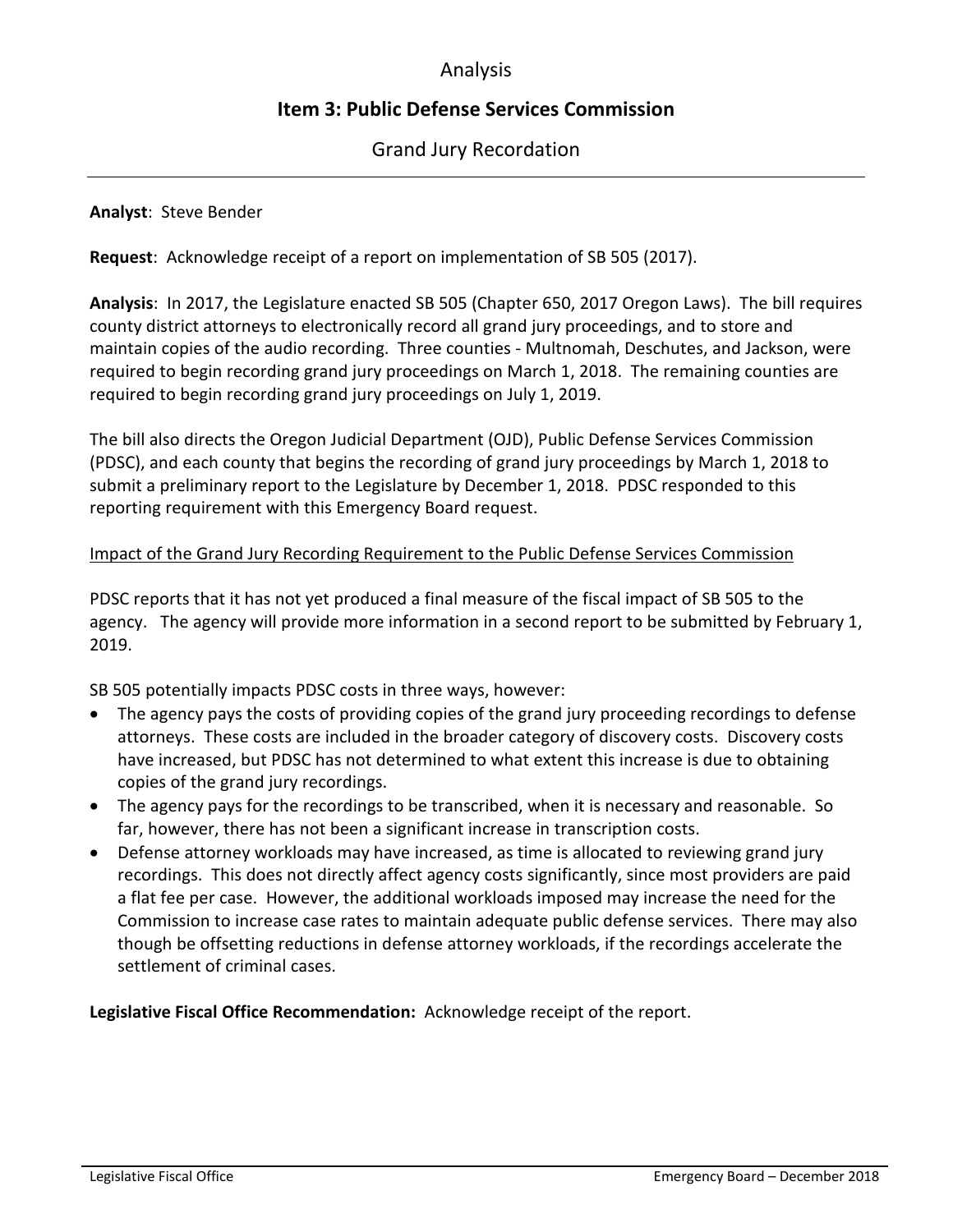**Request:** Report on the status of Senate Bill 505 (2017) regarding the implementation related to the recordation of grand jury proceedings.

**Recommendation:** The Office of Public Defense Services (OPDS) is not under executive budgetary authority.

**Discussion:** Senate Bill 505 (2017) requires county district attorneys to begin recording grand jury proceedings and provide copies of the recordings to the defense counsel when a case is prosecuted in criminal courts. The measure provides for a phased implementation. Three counties were named in the Budget Report as early adopters; Deschutes, Jackson and Multnomah. These district attorneys began recordation on March 1, 2018. All other counties will begin implementation on July 1, 2019.

The Criminal Justice Commission recently found OPDS funds more than 90 percent of the criminal defense work in Oregon's Circuit Courts. Consequently, any increase in workload and the expense for defense attorneys resulting from paying for and reviewing grand jury recordings will effect OPDS. Although the full impact of statewide implementation is conjecture based on limited data at this time, the agency reports the fiscal impact will be realized in three categories; cost of recordings, cost of transcription, and attorney workload increases.

- Cost of recordings OPDS pays a significant amount in fees to district attorneys to obtain discovery in each case. This year, the discovery costs have increased and the agency conjectures this is related to grand jury recordings.
- Cost of transcription There are times when it is necessary and reasonable to have a written transcription of the grand jury proceeding. To date, OPDS has not seen a significant increase in transcription costs, but this may change with the statewide implementation.
- Attorney workload OPDS does not have a reliable estimate on how much time district attorneys spend reviewing grand jury recordings. Multnomah County implemented time tracking, along with the recordation to evaluate any workload impacts, but the data and analysis is not yet sufficient.

No cost projections were provided in this report, however, the agency will continue to gather information and report back during the 2019 Legislative Session.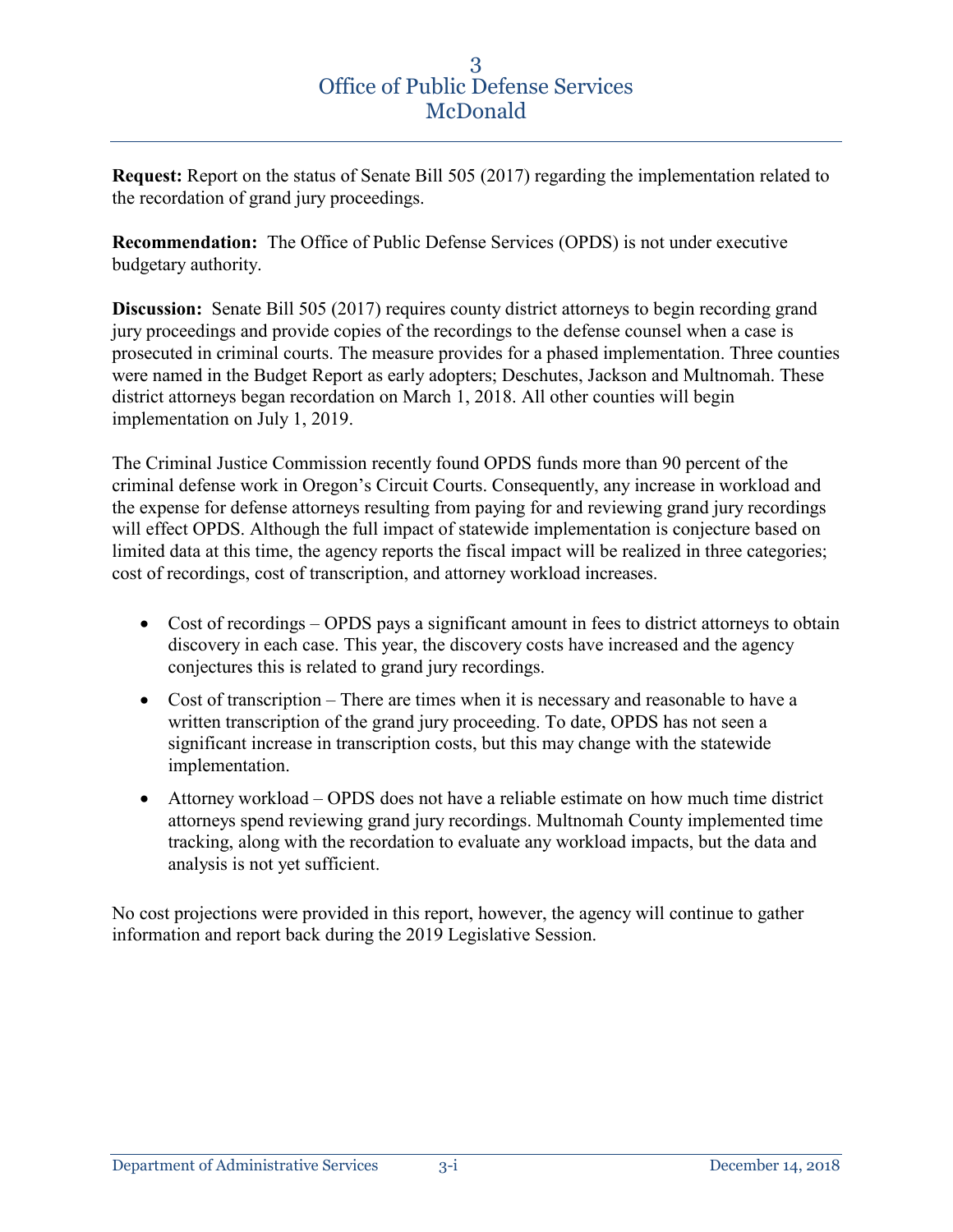

1175 Court Street NE Salem, Oregon 97301-4030 Telephone: (503) 378-3349 Fax: (503) 378-4463 www.oregon.gov/opds

October 29, 2018

The Honorable Senator Peter Courtney, Co-Chair The Honorable Representative Tina Kotek, Co-Chair State Emergency Board 900 Court Street NE H-178 State Capitol Salem, OR 97301-4048

Dear Co-Chairpersons:

## **Nature of the Emergency/Request**

The Office of Public Defense Services (OPDS) is requesting acceptance of report provided to meet reporting requirements in Senate Bill 505 (2017).

## **Agency Action**

Senate Bill 515 (2017) created new affirmative obligations for district attorneys to both (1) ensure certain portions of the grand jury proceedings are recorded and (2) provide a copy of those recordings to defense counsel when a case is prosecuted in our criminal courts. On March 1, 2018, those affirmative obligations took effect for district attorneys in three judicial districts – Deschutes, Jackson, and Multnomah. These obligations will extend to all district attorneys on July 1, 2019.

OPDS funds a significant portion of the criminal defense work in Oregon's Circuit Courts. When providing fiscal impact statements in 2017, OPDS estimated that it funded counsel for 83.5% of the cases in our criminal courts. This past year, the Criminal Justice Commission used a new methodology and concluded OPDS funded more than 90% of the cases. Accordingly, any impact on the workload and expenses of a defense attorney, such as paying for and reviewing grand jury recordings, will impact OPDS.

OPDS has yet to produce a final measure assessing the fiscal impact of SB 505 on the agency. This is partially attributable to the limited duration for which recording has occurred. SB 505 has been in effect for 8 months in 3 judicial districts. Additionally, in Multnomah County, the district attorney elected to initiate a significant number of felony cases through preliminary hearings. Regardless, SB 505 impacts OPDS in three ways:

1. Costs of recordings – The recordings themselves are being delivered to public defense providers. Generally, OPDS has received information that the recordings are being delivered on a cd, and arriving relatively timely. OPDS pays fees to district attorneys to obtain "discovery" in each case, and the amount OPDS pays statewide is